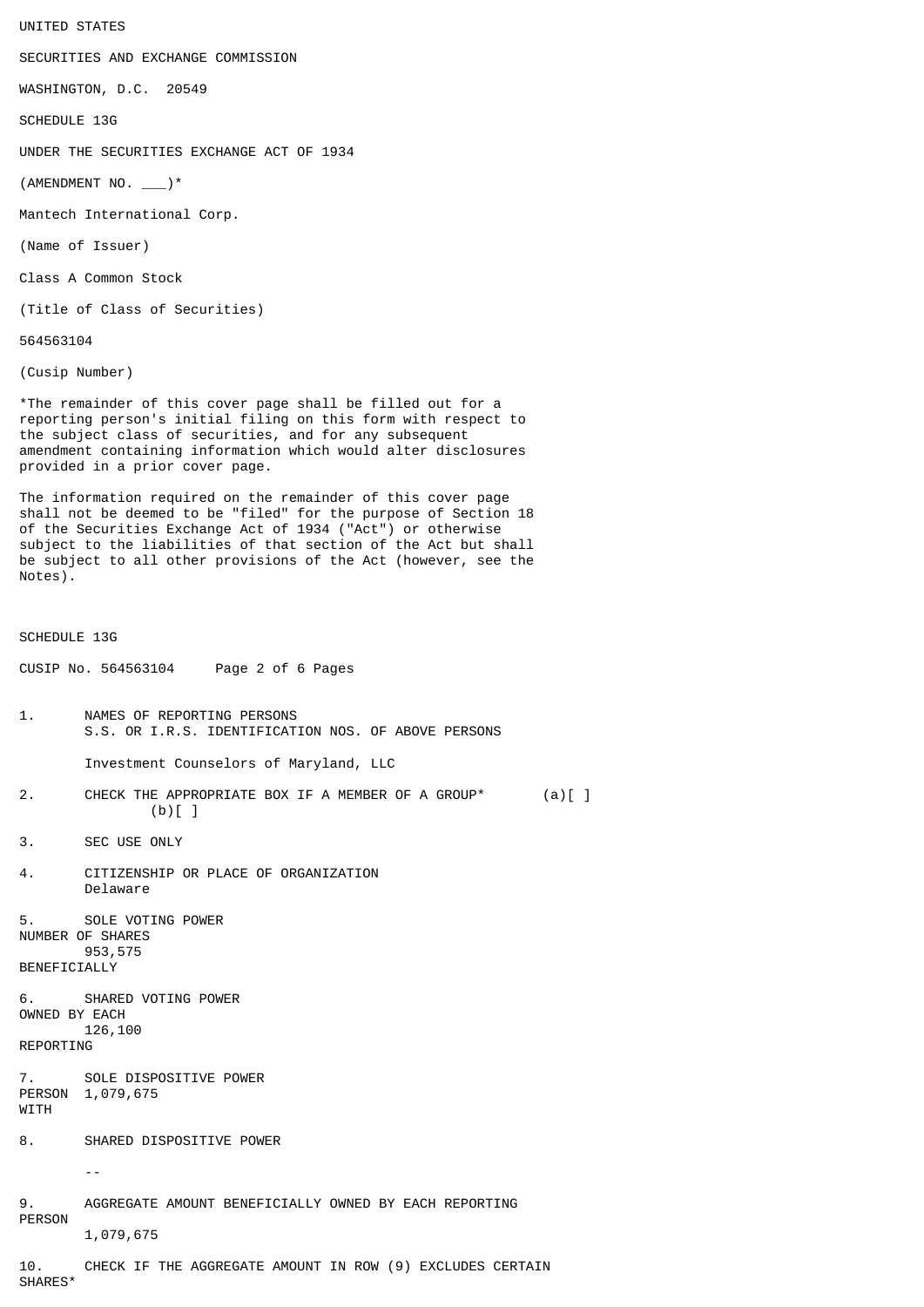- 11. PERCENT OF CLASS REPRESENTED BY AMOUNT IN ROW (9) 6.23%
- 12. TYPE OF REPORTING PERSON\* IA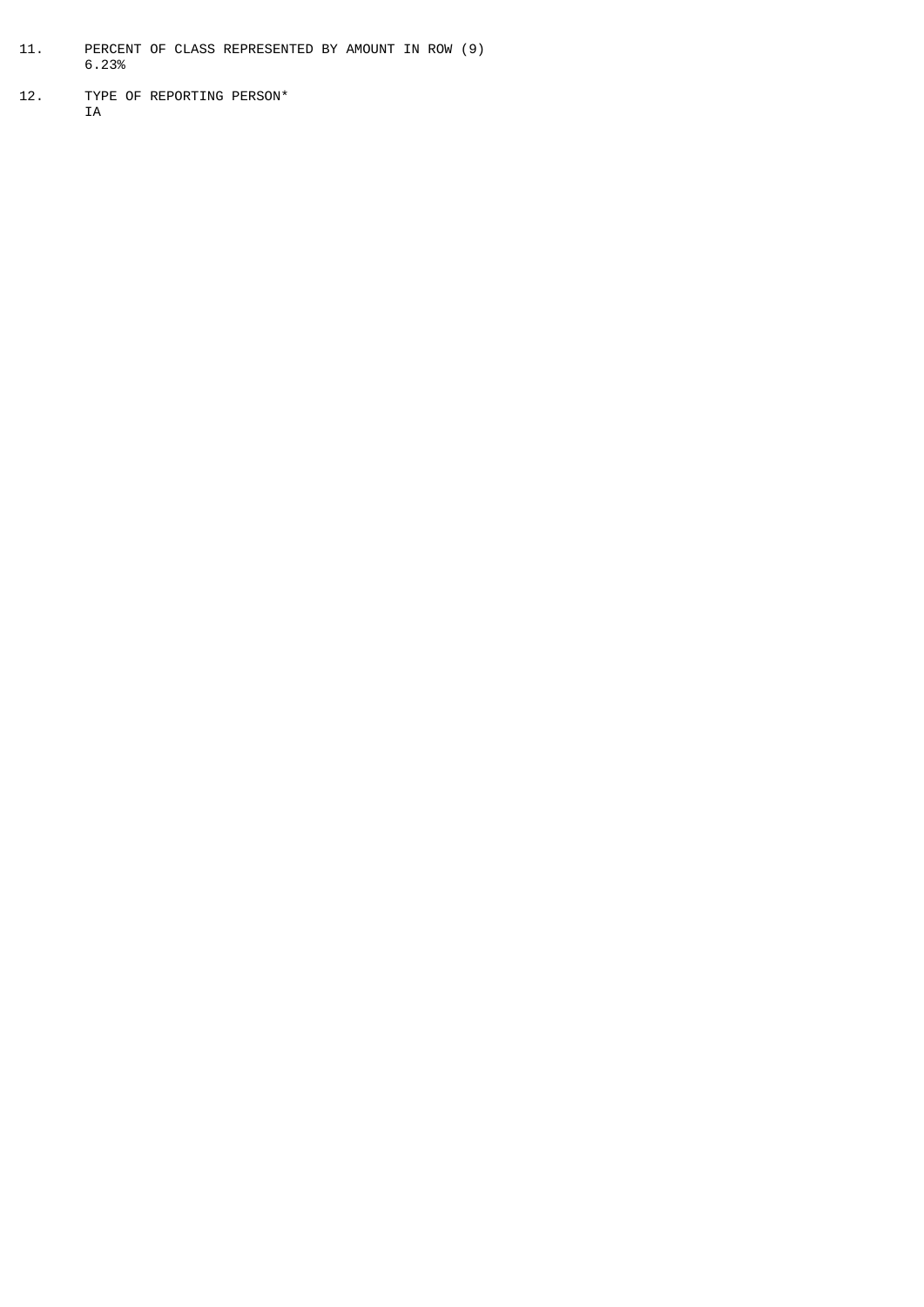CUSIP No. 564563104 Page 3 of 6 Pages

- Item 1(a) Name of Issuer: Mantech International Corp.
	- (b) Address of Issuer's Principal Executive Offices 12015 Lee Jackson Highway Fairfax, VA 22033
- Item 2(a) Name of Person Filing:

Investment Counselors of Maryland, LLC

(b) Address of Principal Business Office or, if none, Residence:

> 803 Cathedral Street Baltimore, Maryland 21201-5297

(c) Citizenship:

Delaware

(d) Title of Class of Securities:

Class A Common Stock

(e) CUSIP Number:

564563104

Item 3: Capacity in Which Person is Filing:

[x] Investment Adviser registered under Section 203 of the Investment Advisers Act of 1940.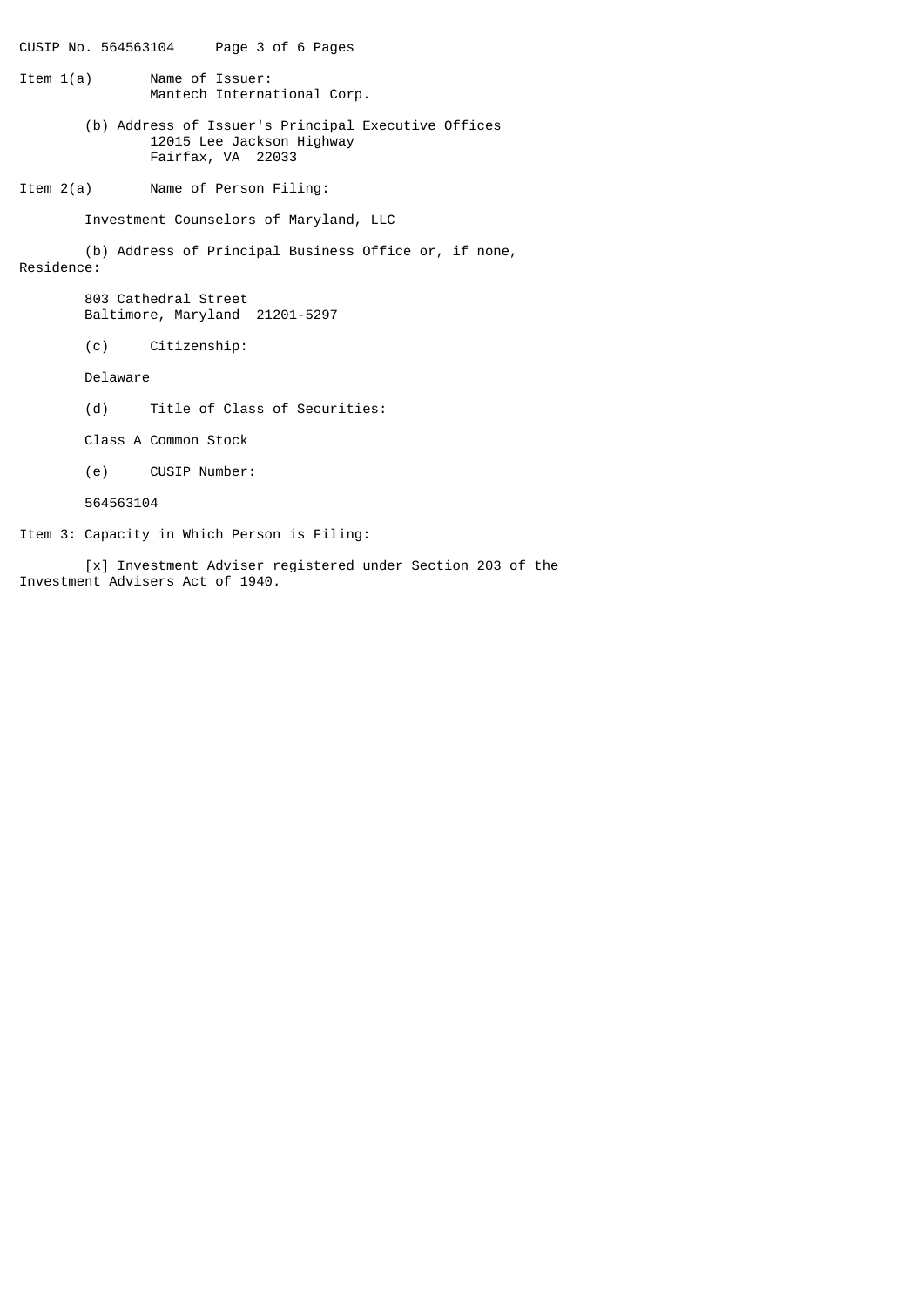Item 4: Ownership:

As of January 31, 2005:

- (a) Amount Beneficially Owned: 1,079,675
- (b) Percent of class: 6.23%
- (c) Number of shares to which such person has:
- (i) Sole power to vote or to direct the vote: 953,575
- (ii) Shared power to vote or to direct the vote: 126,100
- (iii) Sole power to dispose or to direct the disposition of: 1,079,675
- (iv) Shared power to dispose or to direct the disposition

of:

Item 5: Ownership of Five Percent of Less of Class:

If this statement is being filed to report the fact that as of the date hereof the reporting person has ceased to be the beneficial owner of more than five percent of the class of securities, check the following. [ ] Not applicable.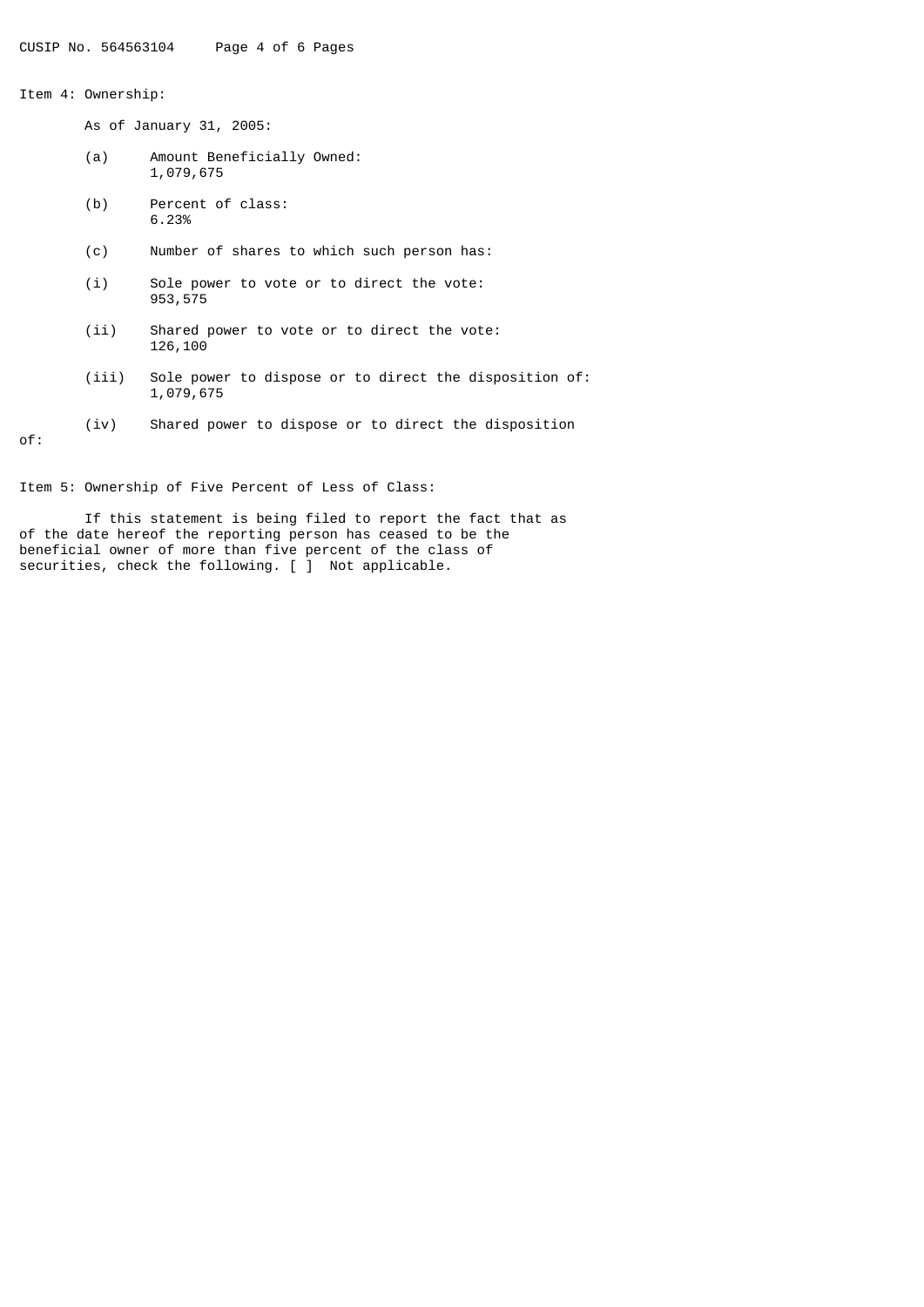Item 6: Ownership of More than Five Percent on Behalf of Another Person:

All of the shares of Common Stock set forth in Item 4 are owned by various investment advisory clients of Investment Counselors of Maryland, LLC, which is deemed to be a beneficial owner of those shares pursuant to Rule 13d-3 under the Securities Exchange Act of 1934, due to its discretionary power to make investment decisions over such shares for its clients and its ability to vote such shares. In all cases, persons other than Investment Counselors of Maryland, LLC have the right to receive, or the power to direct the receipt of, dividends from, or the proceeds from the sale of the shares. No individual client holds more than five percent of the class.

Item 7: Identification and Classification of the Subsidiary Which Acquired the Security Being Reported on By the Parent Holding Company:

Not applicable.

Item 8: Identification and Classification of Members of the Group:

Not applicable

Item 9: Notice of Dissolution of Group:

Not applicable